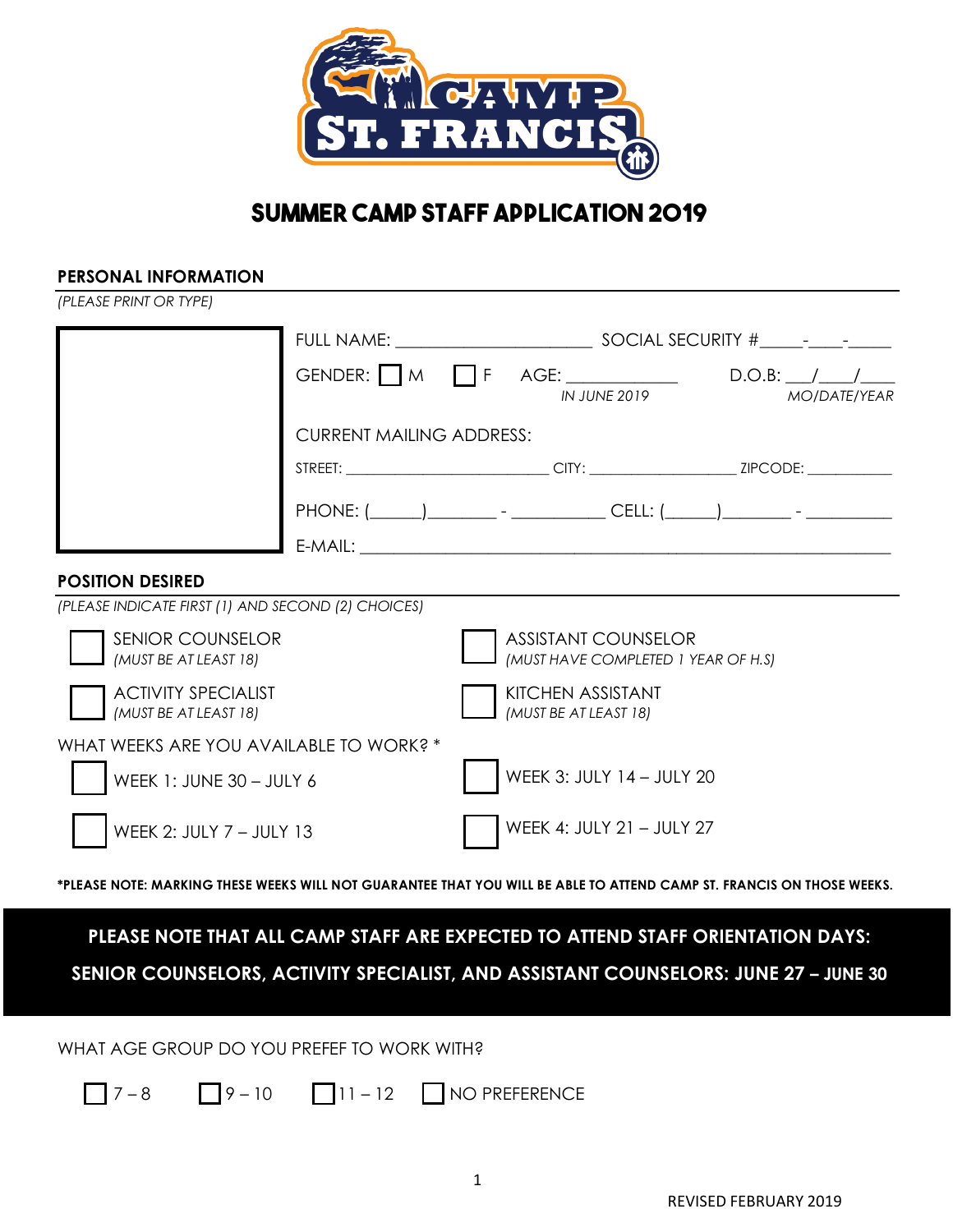

# **EDUCATIONAL BACKGROUND**

| HIGH SCHOOL:      | <b>GRAUDATION DATE:</b><br><b>MONTH / YEAR</b> |
|-------------------|------------------------------------------------|
| COLLEGE:          | <b>GRADUATION DATE:</b><br><b>MONTH / YEAR</b> |
| COLLEGE MAJOR(S): |                                                |

PLEASE LIST ANY COURSES, SPECIAL TRIANING, OR CURRENT CERTIFICATIONS (INCLUDING EXPIRATION DATES) RELATED TO POSITION DESIRED:

 $\_$  , and the set of the set of the set of the set of the set of the set of the set of the set of the set of the set of the set of the set of the set of the set of the set of the set of the set of the set of the set of th

 $\_$  , and the set of the set of the set of the set of the set of the set of the set of the set of the set of the set of the set of the set of the set of the set of the set of the set of the set of the set of the set of th

#### **CAMP EXPERIENCE**

| <b>POSITION</b>                | <b>CAMP</b>                                         | CITY, STATE | <b>DATES</b> |
|--------------------------------|-----------------------------------------------------|-------------|--------------|
| <b>EMPLOYMENT EXPERIENCE</b>   |                                                     |             |              |
| <b>POSITION</b>                | <b>CAMP</b>                                         | CITY, STATE | <b>DATES</b> |
| <b>KNOW A BEACH LIFEGUARD?</b> |                                                     |             |              |
|                                | PLEASE WRITE DOWN HIS/HER CONTACT INFORMATION HERE: |             |              |
|                                |                                                     |             |              |
| <b>SHIELD TRAINING</b>         |                                                     |             |              |

SHIELD IS A COURSE REQUIRED BY THE DIOCESE OF MONTEREY FOR ALL THOSE WHO ARE PLANNING ON WORKING WITH CHILDREN. THIS WILL BE REQUIRED ONCE THE APPLICATION IS APPROVED. IT MUST BE DONE BEFORE YOU COME TO TRAINING WEEK.

CPR TRAINING

PLEASE ATTACH CERTIFICATION TO THE APPLICATION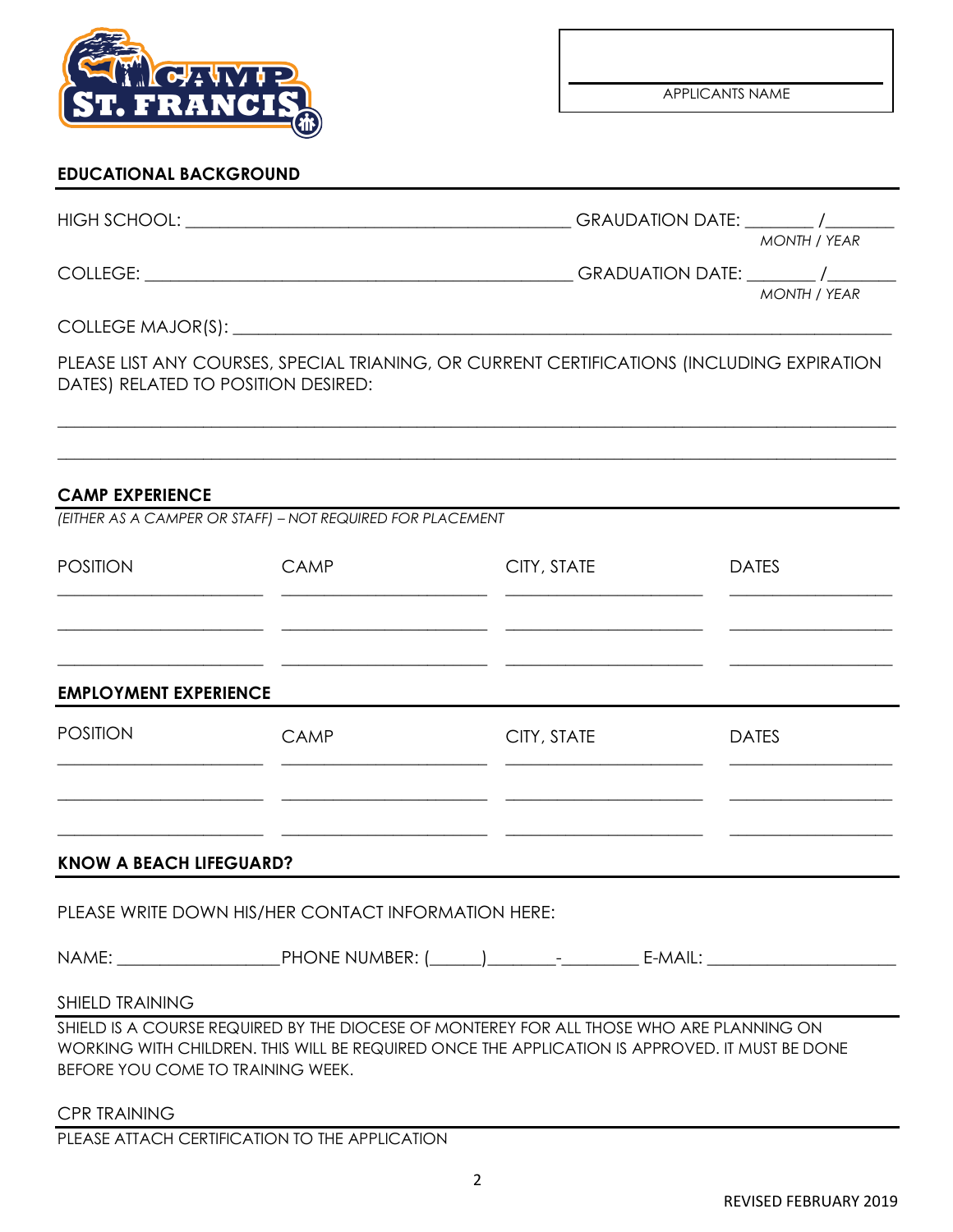

APPLICANTS NAME

# **FAITH FORMATION**

| WHAT IS YOUR RELIGIOUS AFFILIATION?                                                |                                                           |                                                                                      |  |
|------------------------------------------------------------------------------------|-----------------------------------------------------------|--------------------------------------------------------------------------------------|--|
| WHAT IS YOUR HOME PARISH COMMUNITY?                                                |                                                           |                                                                                      |  |
| IF YOU ARE ROMAN CATHOLIC:                                                         |                                                           |                                                                                      |  |
| ARE YOU BAPTIZED?<br>HAVE YOU RECEIVED YOUR FIRST COMMUNION?<br>ARE YOU CONFIRMED? | $\overline{\phantom{a}}$ YES<br>$\prod YES$<br><b>YES</b> | $\overline{\bigwedge}$<br>$\overline{\phantom{1}}$ NO<br>$\overline{\phantom{1}}$ NO |  |
| IF YES, IN WHAT CAPACITY?                                                          |                                                           |                                                                                      |  |

HOW DO YOU DESCRIBE YOUR RELATIONSHIP WITH GOD AND YOUR FAITH?

BRIEFLY DESCRIBE A SIGNIFICANT SPIRITUAL EXPERIENCE IN YOUR LIFE.

ARE YOU WILLING TO LEAD YOUNG PEOPLE IN PRAYER AND EDUCATE THEMIN FAITH? EXPLAIN.

HOW WILL YOU WITNESS YOUR FAITH LIFE TO THE CAMPERS?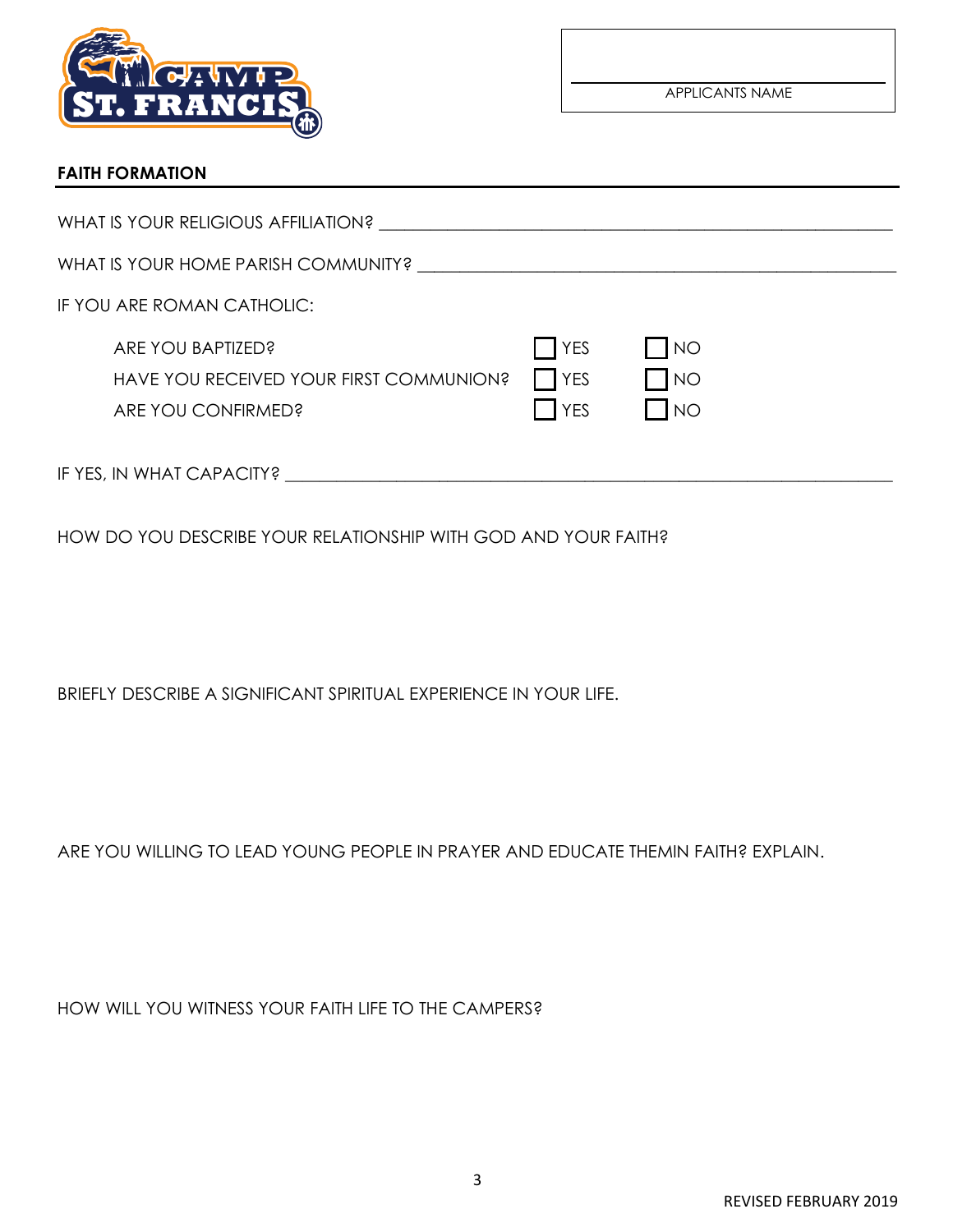

APPLICANTS NAME

# **ACTIVITIES**

# IN THE FOLLOWING LIST, PLACE A **1** BEFORE THE ACTIVITIES YOU CAN **ORGANIZE AND TEACH WELL, 2** FOR THE ACTIVITIES YOU CAN **ASSIST IN TEACHING,** AND **3** FOR THOSE IN WHICH YOU HAVE HAD **SOME USEFUL EXPERIENCE.**

### **SPORTS AND GAMES**

- **\_\_\_\_** BASKETBALL
- \_\_\_\_ SOCCER
- \_\_\_\_ VOLLEYBALL
- \_\_\_\_ ARCHERY
- \_\_\_\_ ULTIMATE FRISBEE
- \_\_\_\_ SKATEBOARDING
- \_\_\_\_ INFORMAL GAMES
- \_\_\_\_ COOPERATIVE GAMES
- FIELD GAMES
- \_\_\_\_ PING-PONG/TABLE TENNIS
- \_\_\_\_ FOOSBALL
- \_\_\_\_ BOARD GAMES
- \_\_\_\_ MARTIAL ARTS
- \_\_\_\_ OTHER SPORTS \_\_\_\_\_\_\_\_\_\_\_\_\_\_\_\_\_\_\_\_\_\_\_\_\_\_\_\_\_\_\_
- \_\_\_\_ OTHER GAMES \_\_\_\_\_\_\_\_\_\_\_\_\_\_\_\_\_\_\_\_\_\_\_\_\_\_\_\_\_\_\_

## **CREATIVE ARTS**

- \_\_\_\_ NATIVE INDIAN CRAFTS
- \_\_\_\_ LEATHERWORK
- \_\_\_\_ WOODWORKING
- \_\_\_\_ MODEL MAKING
- \_\_\_\_ LANYARD
- \_\_\_\_ BEADS
- \_\_\_\_ DRAWING
- \_\_\_\_ PAINTING
- \_\_\_\_ SCULPTURE
- PAPER MACHE
- $\rule{1em}{0}$  other arts
- \_\_\_\_ OTHER CRAFTS\_\_\_\_\_\_\_\_\_\_\_\_\_\_\_\_\_\_\_\_\_\_\_\_\_\_\_\_\_\_\_

## **NATURE/ECOLOGY**

- $\rule{1em}{0.15mm}$  HIKING
- \_\_\_\_ NATURE CRAFTS
- \_\_\_\_ NATURE GAMES
- \_\_\_\_ NATIVE INDIAN LORE
- \_\_\_\_ ASTRONOMY
- \_\_\_\_ MARINE SCIENCE/OCEANOGRAPHY
- \_\_\_\_ ENVIRONMENTAL EDUCATION
- \_\_\_\_ OTHER NATURE ACTIVITIES\_\_\_\_\_\_\_\_\_\_\_\_\_\_\_\_\_\_\_\_\_

## **AQUATIC/BEACH ACTIVITIES**

- \_\_\_\_ SWIMMING
- \_\_\_\_ BODY BOARDING
- \_\_\_\_ SURFING
- \_\_\_\_ SAND SCULPTURE
- \_\_\_\_ BEACH RELAYS
- \_\_\_\_ WATER GAMES
- \_\_\_\_ OTHER BEACH ACTIVITIES \_\_\_\_\_\_\_\_\_\_\_\_\_\_\_\_\_\_\_\_\_\_\_\_\_\_\_

#### **LITURGICAL MINISTRY**

- LITURGY PREPARATION
- PRAYER PREPARATION
- \_\_\_\_ PRAYER DRAMA/SKITS
- \_\_\_\_ LITURGICAL MUSIC: SINGING
- \_\_\_\_ LITURGICAL MUSIC: INSTRUMENT
	- SPECIFY:

#### **STORY AND SONG**

- \_\_\_\_ STORYTELLING
- \_\_\_\_ CAMP CHEERS
- \_\_\_\_ CAMP SONGS
- \_\_\_\_ INSTRUMENT
	- SPECIFY:
- OTHER STORY/SONG **EXECUTE:**

#### **SPECIAL ACTIVITIES**

- \_\_\_\_ CAMPFIRE
- \_\_\_\_ SKITS/DRAMA
- \_\_\_\_ DANCE
- \_\_\_\_ OTHER ACTIVITIES \_\_\_\_\_\_\_\_\_\_\_\_\_\_\_\_\_\_\_\_\_\_\_\_\_\_\_\_\_\_\_\_\_\_

# **PLEASE LET US KNOW IF YOU CAN TEACH OR HAVE TALENT IN OTHER AREAS (I.E MAGIC, JUGGLING, ETC.).**

# **PLEASE INDICATE ANY TRAINING, TEACHING, COACHING, OR OTHER EXPERIENCE YOU HAVE HAD IN SPECIFIC ACTIVITIES.**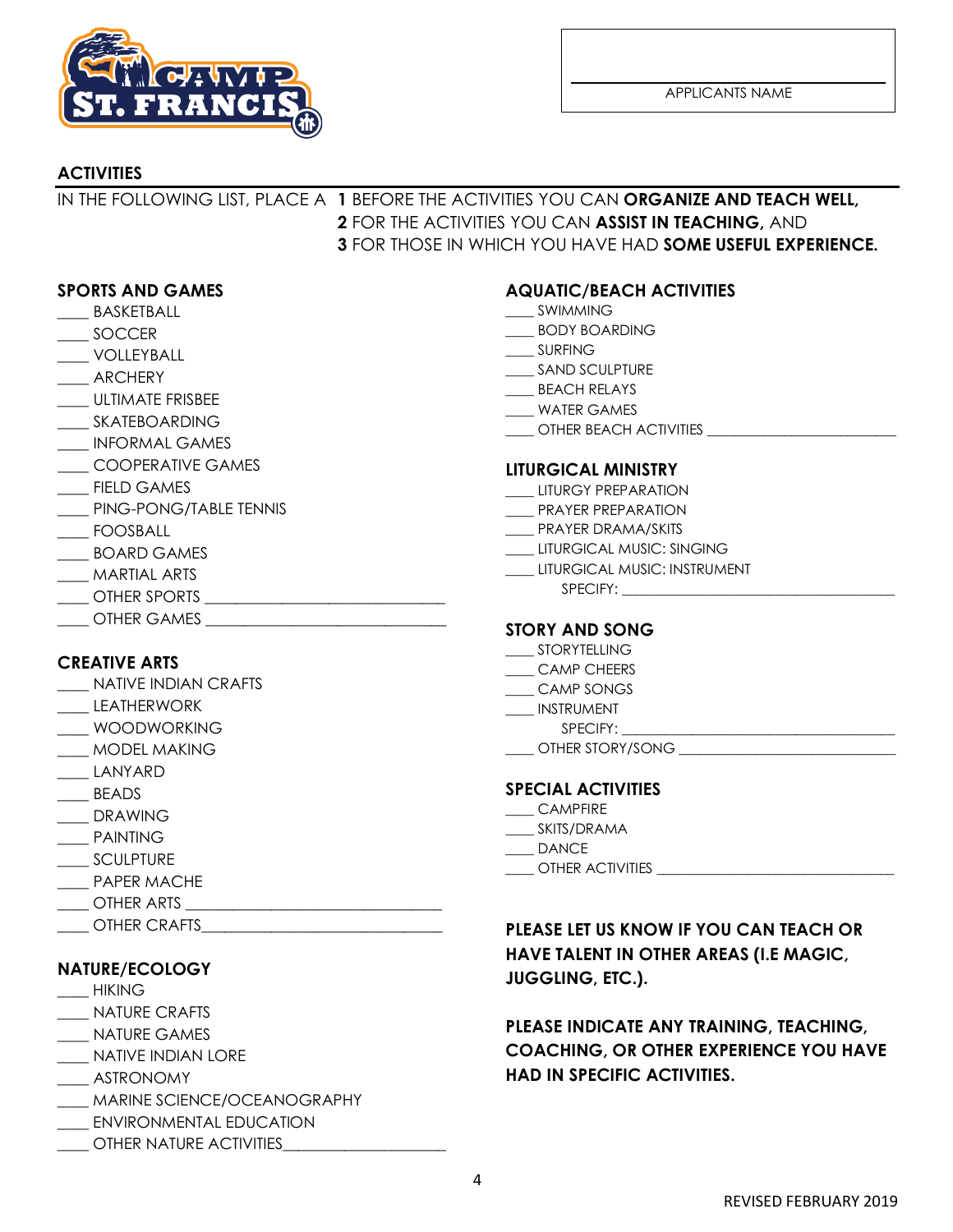

# *PLEASE SPEND SOME TIME CONSIDERING THE FOLLOWING QUESTIONS WHICH WILL HELP US DETERMING YOUR ABILITY TO WORK IN THE POSITION YOU HAVE APPLIED FOR. USE A SEPARATE SHEET OF PAPER TO ANSWER THE FOLLOWING:*

- 1. HAVE YOU WORKED WITH CHILDREN? IF SO, WHAT HAVE YOU LEARNED BY WORKING WITH CHILDREN?
- 2. WHAT LEADERSHIP POSITIONS HAVE YOU HELD THAT WOULD HELP YOU AT CAMP?
- 3. WHAT DO YOU THINK ARE THE MOST IMPORTANT ASPECTS IN BEING A GOOD CAMP **COUNSELOR?**
- 4. WHAT QUALITIES DO YOU POSSESS WHICH WILL MAKE YOU A MORE EFFECTIVE COUNSELOR?
- 5. WHY ARE YOU INTERESTED IN WORKING AT CAMP ST. FRANCIS?
- 6. WHAT SPECIAL GIFTS AND/OR TALENTS DO YOU BRING TO THE PROGRAM AND STAFF?

| ARE YOU NOW OR HAVE YOU IN THE PAST BEEN AFFILIATED WITH A GANG?                  | $\Box$ YES $\Box$ NO |  |
|-----------------------------------------------------------------------------------|----------------------|--|
| HAVE YOU EVER BEEN CONVICTED OF A FELONY OR MISDEMEANOR?                          | $\Box$ YES $\Box$ NO |  |
| HAVE YOU EVER BEEN INVOLVED IN AN INCIDENT INVOLVING<br>SEXUAL OR PHYSICAL ABUSE? | $\Box$ YES $\Box$ NO |  |
| HAVE YOU EVER BEEN CONVICTED FOR THE USE OF ANY CONTROLLED SUBSTANCE?             | $\Box$ YES $\Box$ NO |  |
| ARE YOU CURRENTLY ON PROBATION?                                                   | $\Box$ YES $\Box$ NO |  |

# **IF YOU ANSWERED YES TO ANY OF THE ABOVE QUESTIONS, PLEAS EXPLAIN THE CIRCUMSTANCES.**

**\_\_\_\_\_\_\_\_\_\_\_\_\_\_\_\_\_\_\_\_\_\_\_\_\_\_\_\_\_\_\_\_\_\_\_\_\_\_\_\_\_\_\_\_\_\_\_\_\_\_\_\_\_\_\_\_\_\_\_\_\_\_\_\_\_\_\_\_\_\_\_\_\_\_\_\_\_\_\_\_\_\_\_\_\_\_\_\_\_\_\_\_\_\_\_\_\_\_**

**\_\_\_\_\_\_\_\_\_\_\_\_\_\_\_\_\_\_\_\_\_\_\_\_\_\_\_\_\_\_\_\_\_\_\_\_\_\_\_\_\_\_\_\_\_\_\_\_\_\_\_\_\_\_\_\_\_\_\_\_\_\_\_\_\_\_\_\_\_\_\_\_\_\_\_\_\_\_\_\_\_\_\_\_\_\_\_\_\_\_\_\_\_\_\_\_\_\_**

**\_\_\_\_\_\_\_\_\_\_\_\_\_\_\_\_\_\_\_\_\_\_\_\_\_\_\_\_\_\_\_\_\_\_\_\_\_\_\_\_\_\_\_\_\_\_\_\_\_\_\_\_\_\_\_\_\_\_\_\_\_\_\_\_\_\_\_\_\_\_\_\_\_\_\_\_\_\_\_\_\_\_\_\_\_\_\_\_\_\_\_\_\_\_\_\_\_\_**

**\_\_\_\_\_\_\_\_\_\_\_\_\_\_\_\_\_\_\_\_\_\_\_\_\_\_\_\_\_\_\_\_\_\_\_\_\_\_\_\_\_\_\_\_\_\_\_\_\_\_\_\_\_\_\_\_\_\_\_\_\_\_\_\_\_\_\_\_\_\_\_\_\_\_\_\_\_\_\_\_\_\_\_\_\_\_\_\_\_\_\_\_\_\_\_\_\_\_**

**\_\_\_\_\_\_\_\_\_\_\_\_\_\_\_\_\_\_\_\_\_\_\_\_\_\_\_\_\_\_\_\_\_\_\_\_\_\_\_\_\_\_\_\_\_\_\_\_\_\_\_\_\_\_\_\_\_\_\_\_\_\_\_\_\_\_\_\_\_\_\_\_\_\_\_\_\_\_\_\_\_\_\_\_\_\_\_\_\_\_\_\_\_\_\_\_\_\_**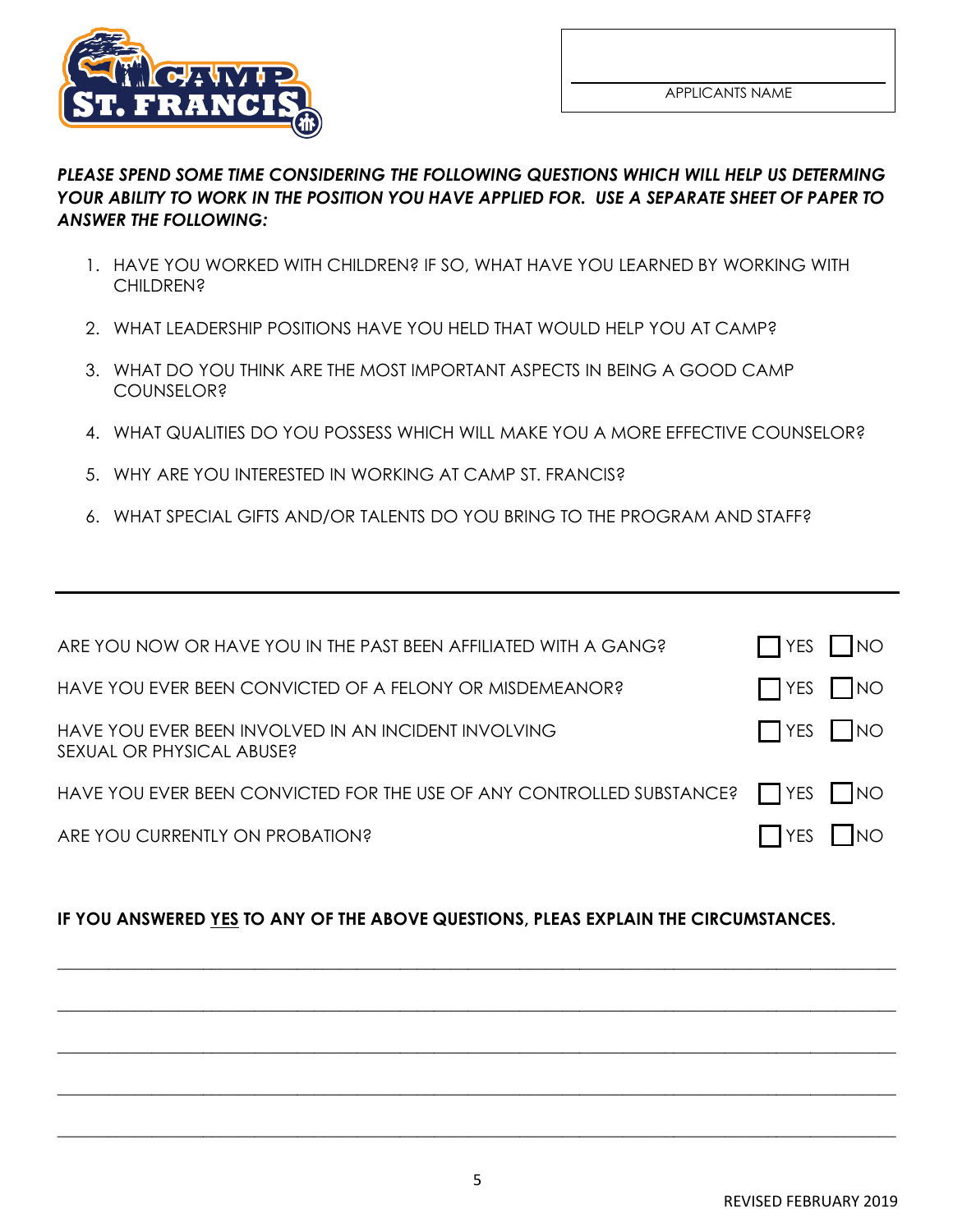

## **PLEASE NOTE – REQUIREMENTS FOR ATTENDING CAMP ST. FRANCIS:**

- 1. ATTENDING TRAINING WEEK
- 2. LIVESCANNED (FINGER PRINTED)
- 3. SHIELD TRAINING
- 4. CPR CERTIFICATION

*IF ANY OF THESE REQUIREMENTS ARE NOT MET YOU WILL NOT BE ALLOWED TO COME TO THE 2019 CAMP SEASON* 

| I ATTEST THAT THE ANSWERS GIVEN HEREIN ARE TRUE AND COMPLETE TO THE BEST OF MY KNOWLEDGE.           |
|-----------------------------------------------------------------------------------------------------|
| I UNDERSTAND THAT UNTRUE, MISLEADING, OR OMITTED INFORMATION MAY RESULT IN DISMISSAL, REGARDLESS    |
| OF TIME OF DISCOVERY BY CAMP ST. FRANCIS. I AUTHORIZE CAMP ST. FRANCIS TO INVESTIGATE MY STATEMENTS |
| HEREIN AND TO CONTACT ANY OR ALL OF MY FORMER EMPLOYERS OR ANY INDIVIDUALS FAMILIAR WITH ME OR      |
| MY EMPLOYMENT BACKGROUND FOR THE PURPOSE OF VERIFYING INFORMATION I HAVE PROVIDED AND/OR FOR        |
| THE PURPOSE OF OBTAINING ANY INFORMATION ABOUT ME OR MY EMPLOYMENT. I UNDERSTAND THAT AS PART       |
| OF THE PROCESSING PROCEDURE FOR MY EMPLOYMENT APPLICATION, AN INVESTIGATIVE REPORT REGARDING MY     |
| CRIMINAL AND DRIVER LICENSE RECORDS, INCLUDING MISDEMEANORS AND TRAFFIC VIOLATIONS, MAY BE          |
| COMPLETED BY CAMP ST. FRANCIS. I UNDERSTAND THAT A PRIOR CONVICTION WILL NOT NECESSARILY BAR ME     |
| FROM EMPLOYMENT AS THE TYPE AND RECENCY OF ANY CONVICTION WILL BE CONSIDERED BY CAMP ST. FRANCIS.   |
|                                                                                                     |
|                                                                                                     |
| APPLICANTS SIGNATURE                                                                                |
|                                                                                                     |

APPLICANTS PRINTED NAME \_\_\_\_\_\_\_\_\_\_\_\_\_\_\_\_\_\_\_\_\_\_\_\_\_\_\_\_\_\_\_\_\_\_\_\_\_\_\_\_ DATE \_\_\_\_\_\_\_\_\_\_\_\_\_\_\_\_\_\_\_\_\_\_\_\_

# **THANKYOUFORYOUR INTEREST INCAMP ST. FRANCIS!**

**MAIL COMPLETED FORM BY JUNE 1ST, 2019**

**CAMP ST. FRANCIS ATTN: PROGRAM DIRECTOR P.O BOX 4398, DOWNEY CA 90241**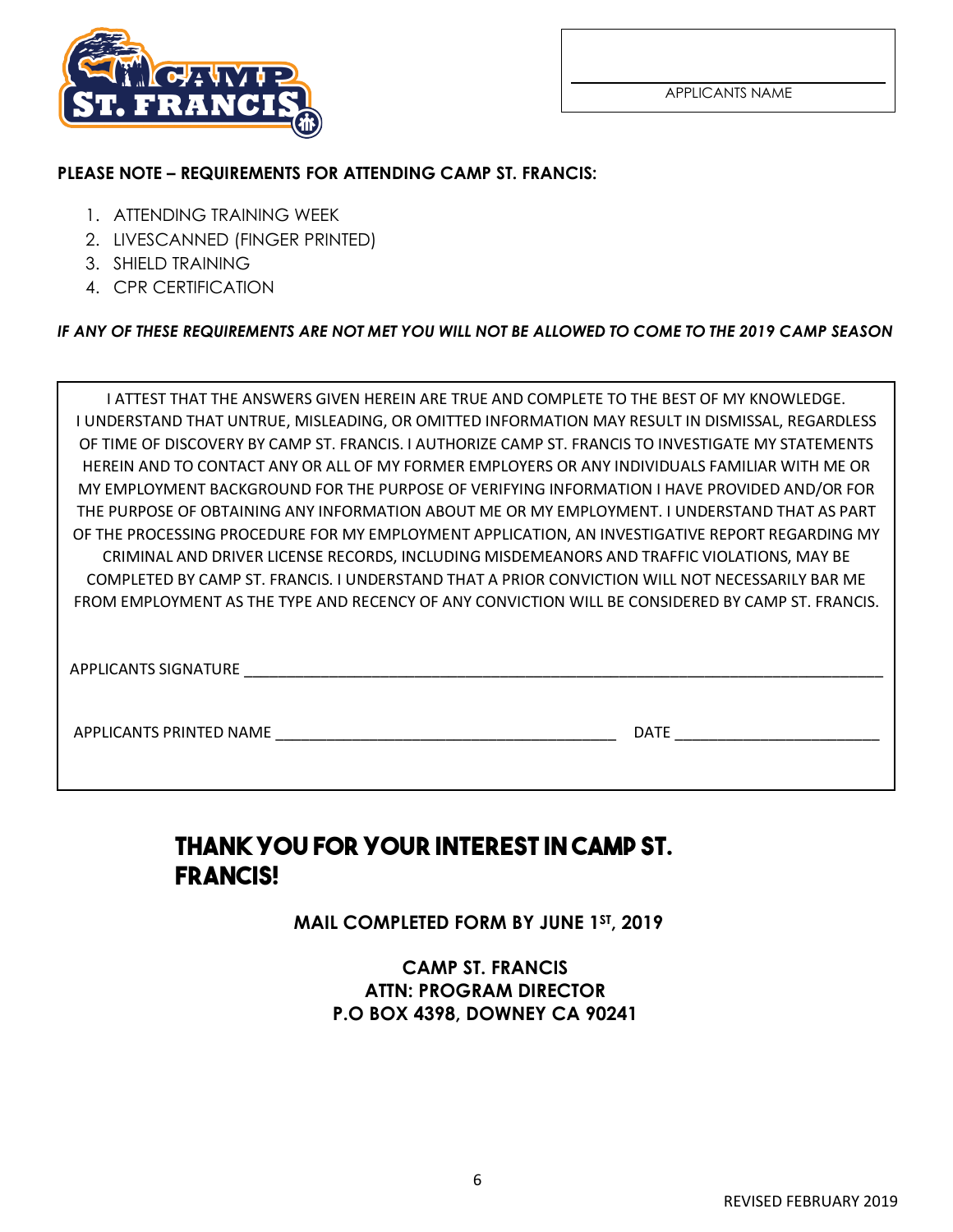

# **SUMMER CAMP STAFF RECOMMENDATIONFORM 2019**

**APPLICANTS NAME: \_\_\_\_\_\_\_\_\_\_\_\_\_\_\_\_\_\_\_\_\_\_\_\_\_\_\_ POSITION(S) OF INTEREST: \_\_\_\_\_\_\_\_\_\_\_\_\_\_\_\_\_\_\_\_\_\_\_\_\_\_** 

THIS INDIVIDUAL HAS APPLIED FOR A SUMMER CAMP POSITION WITH CAMP ST. FRANCIS, A RESIDENTIAL BOYS' CAMP LOCATED IN APTOS, CALIFORNIA. WE WOULD GREATLY APPRECIATE YOUR HONEST AND CANDID EVALUATION OF THIS INDIVIDUAL. THIS INFORMATION WILL BE HELD IN THE STRICTEST OF CONFIDENCE. PROCESSING OF THE CANDIDATES' APPLICATION WILL NOT CONTINUE WITHOUT CAMP ST. FRANCIS RECEIVING THIS REFERENCE, AND ALL REFERENCES MUST BE PROFESSIONAL (NO FRIENDS, FAMILY, RELATIVES, ETC.).

ALL CAMP ST. FRANCIS STAFF LIVE AND WORK WITH 7 – 13 YEAR OLD CHILDREN WITH DIVERSE BACKGROUNDS AND A VARIETY OF SOCIAL AND/OR EMOTIONAL NEEDS. THEY MUST BE EXCELLENT ROLE MODELS WHOM PARENTS WOULD WANT THEIR CHILDREN TO EMULATE.

IF YOU HAVE ANY QUESTIONS, PLEASE FEEL FREE TO CALL (562)925-2250 EXT. 203. WE THANK YOU FOR YOUR ASSITANCE IN HELPING US CHOOSE THE BEST ROLE MODELS AND CARE GIVERS FOR OUR CAMP.

|                                           | Superior | Above<br>Average | Average | Below<br>Average | Don't<br>Know |                                            | Superior | Above<br>Average | Average | Below<br>Average | Don't<br>Know |
|-------------------------------------------|----------|------------------|---------|------------------|---------------|--------------------------------------------|----------|------------------|---------|------------------|---------------|
| Character/                                |          |                  |         |                  |               | Emotional                                  |          |                  |         |                  |               |
| Judgment                                  |          |                  |         |                  |               | control                                    |          |                  |         |                  |               |
| Confidence                                |          |                  |         |                  |               | Adaptability/<br>flexibility               |          |                  |         |                  |               |
| Dependability                             |          |                  |         |                  |               | Ability to work in<br>groups               |          |                  |         |                  |               |
| Initiative                                |          |                  |         |                  |               | Maturity                                   |          |                  |         |                  |               |
| Reactions to<br>Pressure                  |          |                  |         |                  |               | Experience<br>working with<br>children     |          |                  |         |                  |               |
| Work ethic                                |          |                  |         |                  |               | Experience<br>working in the<br>outdoors   |          |                  |         |                  |               |
| Attendance/                               |          |                  |         |                  |               | Willingness to                             |          |                  |         |                  |               |
| Punctuality                               |          |                  |         |                  |               | cooperate                                  |          |                  |         |                  |               |
| Overall                                   |          |                  |         |                  |               | Ability to                                 |          |                  |         |                  |               |
| attitude                                  |          |                  |         |                  |               | supervise others                           |          |                  |         |                  |               |
| Peer<br>relationships                     |          |                  |         |                  |               | Creativity and<br>imagination              |          |                  |         |                  |               |
| Willingness to<br>go the extra<br>mile    |          |                  |         |                  |               | Ability to<br>mentor youth<br>and/or peers |          |                  |         |                  |               |
| Reactions to<br>Constructive<br>Criticism |          |                  |         |                  |               | Adherence to<br>policies/rules             |          |                  |         |                  |               |
| Friendliness                              |          |                  |         |                  |               | Understanding<br>of children               |          |                  |         |                  |               |
| Internal<br>motivation                    |          |                  |         |                  |               | Example of<br>Faith                        |          |                  |         |                  |               |

## *PLEASE CHECK THE BOX THAT BEST APPLIES TO THE APPLICANT:*